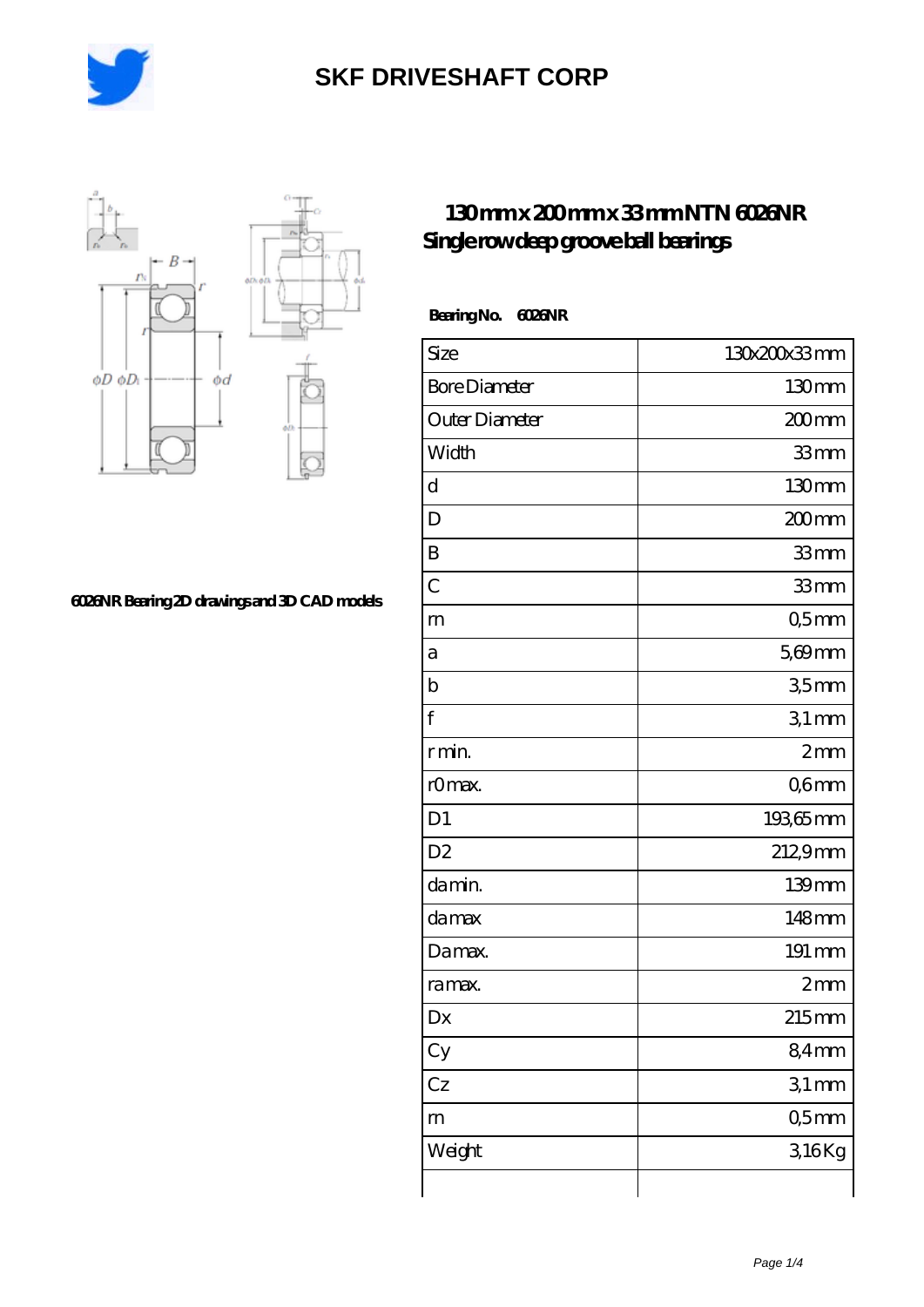

| Basic dynamic load rating<br>(C)                 | 106kN                       |
|--------------------------------------------------|-----------------------------|
| Basic static load rating (CO)                    | 101 kN                      |
| (Grease) Lubrication Speed                       | 3200r/min                   |
| (Oil) Lubrication Speed                          | 3800r/min                   |
| amin                                             | $544$ mm                    |
| amax                                             | $569$ mm                    |
| Camin                                            | $854$ mm                    |
| Camax                                            | 879mm                       |
| rsmin                                            | 2mm                         |
| rNsmin                                           | 05 <sub>mm</sub>            |
| D3max                                            | 19365mm                     |
| bmin                                             | 35 <sub>mm</sub>            |
| b max                                            | 38 <sub>mm</sub>            |
| rOmax                                            | 06 <sub>mm</sub>            |
| $D4$ max                                         | 2129mm                      |
| Snap ring reference                              | R200                        |
| Radial clearance class                           | <b>CN</b>                   |
| Mass                                             | 316kg                       |
| Dynamic load, C                                  | 106kN                       |
| Static load, CO                                  | 101 kN                      |
| Fatigue limit load, Cu                           | 355kN                       |
| fO                                               | 158                         |
| Nlim (oil)                                       | 3800rpm                     |
| Nlim (grease)                                    | 3,200rpm                    |
| Min operating temperature,<br>Tmin               | $-20^\circ$ C               |
| Max operating temperature,<br>Tmax               | $120^\circ$<br>$\mathcal C$ |
| Characteristic cage<br>frequency, FTF            | 044Hz                       |
| Characteristic rolling<br>element frequency, BSF | $7.87$ Hz                   |
| Characteristic outer ring                        | 656Hz                       |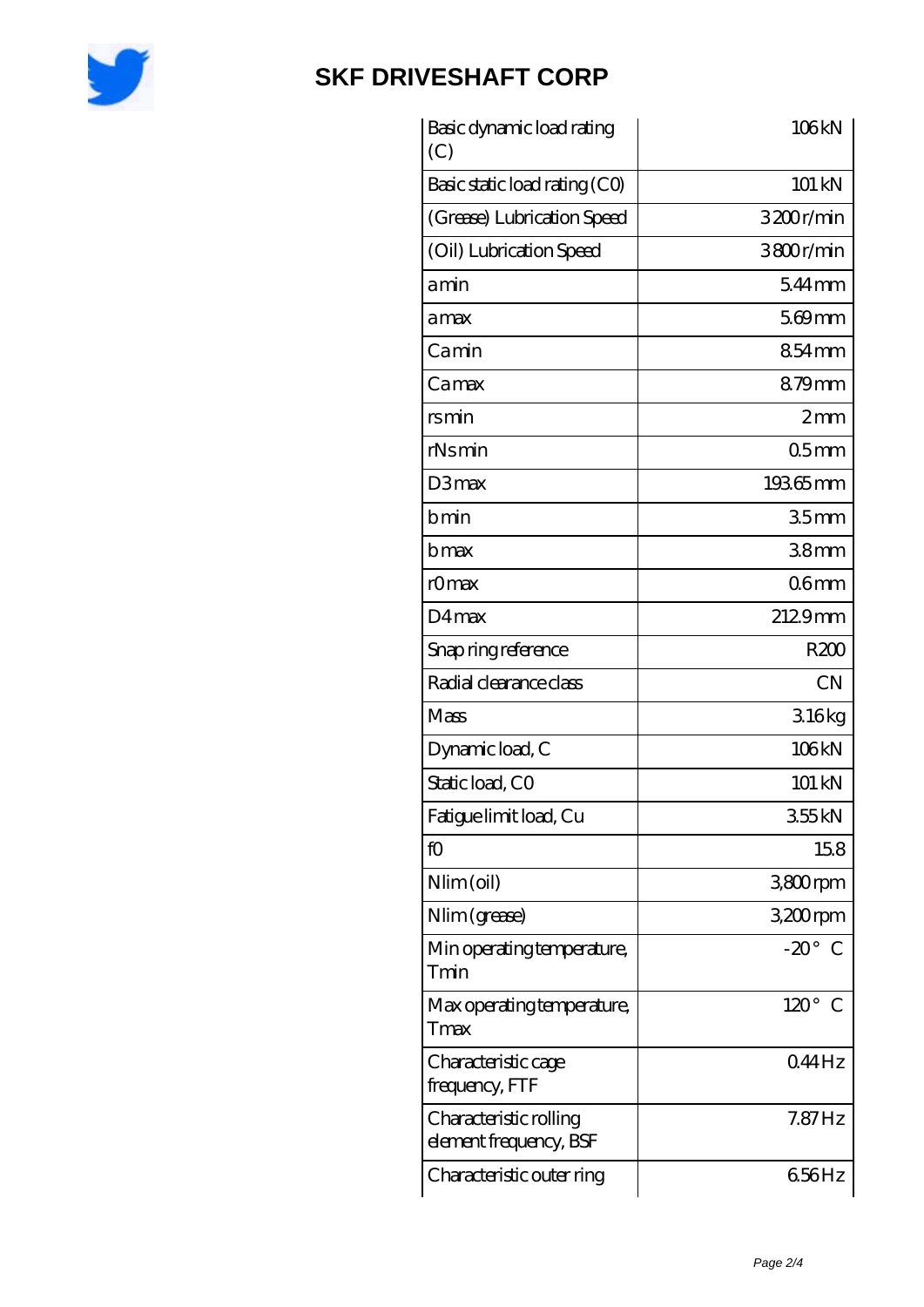

| frequency, BPFO                              |                                                                                                                                                                                   |
|----------------------------------------------|-----------------------------------------------------------------------------------------------------------------------------------------------------------------------------------|
| Characteristic inner ring<br>frequency, BPFI | 844Hz                                                                                                                                                                             |
| damin                                        | 139mm                                                                                                                                                                             |
| Damax                                        | 191 mm                                                                                                                                                                            |
| ramax                                        | 2mm                                                                                                                                                                               |
| rNamax                                       | 05 <sub>mm</sub>                                                                                                                                                                  |
| Dbmin                                        | $215$ mm                                                                                                                                                                          |
| Category                                     | Single Row Ball Bearings                                                                                                                                                          |
| Inventory                                    | 0 <sup>0</sup>                                                                                                                                                                    |
| Manufacturer Name                            | <b>NTN</b>                                                                                                                                                                        |
| Minimum Buy Quantity                         | N/A                                                                                                                                                                               |
| Weight / Kilogram                            | 316                                                                                                                                                                               |
| Product Group                                | <b>BOO308</b>                                                                                                                                                                     |
| Enclosure                                    | Open                                                                                                                                                                              |
| Precision Class                              | ABEC 1   ISO PO                                                                                                                                                                   |
| Maximum Capacity / Filling<br>Slot           | No                                                                                                                                                                                |
| Rolling Element                              | <b>Ball Bearing</b>                                                                                                                                                               |
| Snap Ring                                    | Yes                                                                                                                                                                               |
| <b>Internal Special Features</b>             | No                                                                                                                                                                                |
| Cage Material                                | Steel                                                                                                                                                                             |
| Internal Clearance                           | CO-Medium                                                                                                                                                                         |
| Inch - Metric                                | Metric                                                                                                                                                                            |
| Long Description                             | 130MM Bore; 200MM<br>Outside Diameter; 33MM<br>Outer Race Diameter;<br>Open; Ball Bearing; ABEC 1<br>  ISO PO, No Filling Slot;<br>Yes Snap Ring, No Internal<br>Special Features |
| Category                                     | Single Row Ball Bearing                                                                                                                                                           |
| <b>UNSPSC</b>                                | 31171504                                                                                                                                                                          |
| Harmonized Tariff Code                       | 8482.105068                                                                                                                                                                       |
| Noun                                         | Bearing                                                                                                                                                                           |